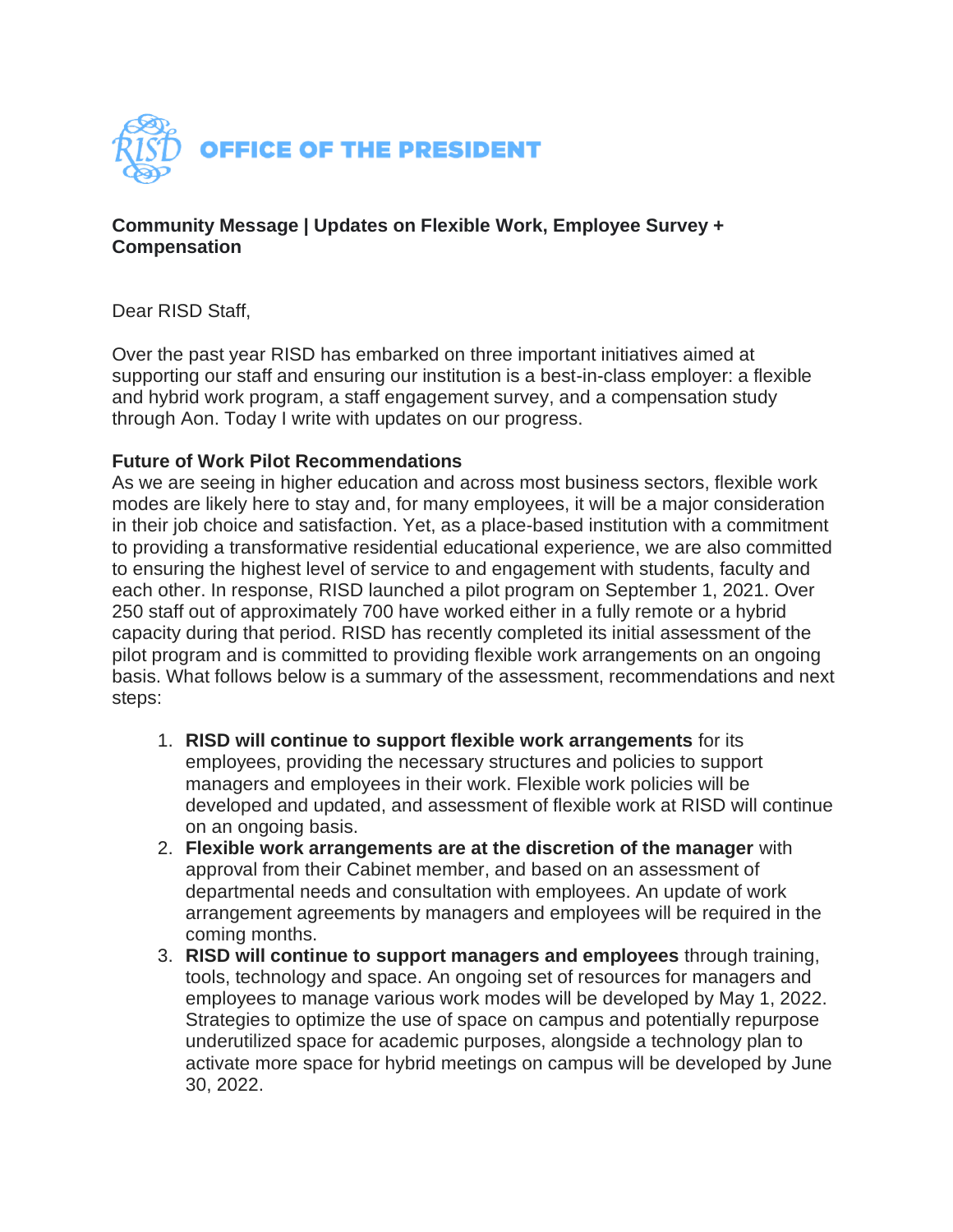4. **RISD will develop a strong workplace culture** that is inclusive, honors worklife balance, and prioritizes relationship building. RISD will develop a strategy for addressing the culture and practice around being "connected" at all times and creating expectations and standards around disconnecting from work during non-work hours.

#### **Staff Engagement Survey Next Steps**

In spring of 2021, RISD partnered with ModernThink to conduct a staff engagement survey to assess progress and gain insights since the last survey in 2016. RISD's overall completion rate was 59 percent, a result that provides a high degree of confidence that it reflects the staff experience. Most of the results were not surprising. Staff continue to value the unique nature of RISD's mission, the strong reputation of the institution, the "lively and diverse" community, and the quality/enthusiasm of the student body. You largely appreciate RISD's response to the pandemic and are hopeful some of the newfound flexibility will extend beyond the pandemic. However, the survey also revealed areas in which we need to improve. Over the winter and spring, staff contributed to focus groups around key areas of concern or improvement. The results, alongside the survey information, were reviewed by a task force directed to provide a set of next steps. These are as follows:

## 1. **Pay/Career Progression**

Staff continue to report concerns regarding compensation and advancement opportunities, which contributes to a sense of being unappreciated. This dynamic is exacerbated by perceived inequities in the value of their contributions. Planned Actions: RISD has engaged Aon to review the compensation program and job structure for staff (report and recommendations are due fall 2022).

# 2. **Social Equity and Inclusion**

While there is appreciation for RISD's social equity and inclusion efforts, there is still important work to be done. For some, the experience of significant positional/hierarchical differences and the perceived primacy of faculty undermine current SEI efforts. Planned Actions: Continued implementation of divisional SEI plans with updates communicated to staff members by fall 2022. Training programs will be delivered to staff participating in search committees beginning summer 2022 with additional programs offered through SEI and Human Resources available each semester beginning in the fall of 2022. The Respect in the Workplace policy was updated and expanded in March 2022 with offerings to strengthen skills related to creating a respectful workplace.

#### 3. **Performance Management**

Staff feel that there is an unclear benefit or impact behind the performance management process, that issues of low performance are not always addressed and they are unsure as to its connection to career growth, professional development or recognition. Staff also feel that there is a lack of consistency in implementation between individuals and departments. Planned Actions: Provide learning and development for managers focused on performance conversations, developing staff through career planning,